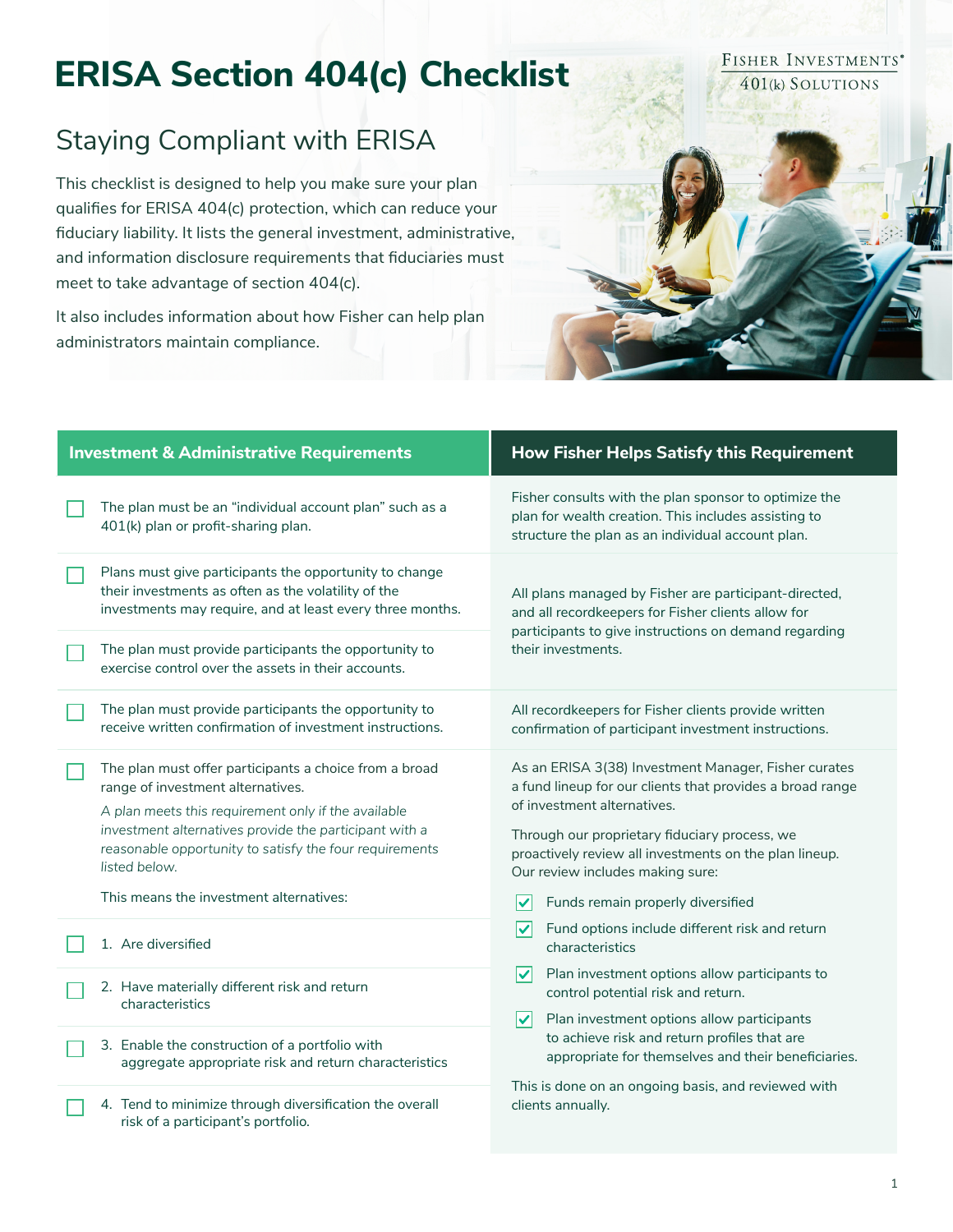# **ERISA Section 404(c) Checklist**

| <b>Mandatory Information &amp; Disclosure Requirements</b> |                                                                                                                                                                                                                                                                                                                                          | How Fisher Helps Satisfy this Requirement                                                                                                                                                                                                                                                                                                                                                                                                                                                                                                                                                                                                                           |
|------------------------------------------------------------|------------------------------------------------------------------------------------------------------------------------------------------------------------------------------------------------------------------------------------------------------------------------------------------------------------------------------------------|---------------------------------------------------------------------------------------------------------------------------------------------------------------------------------------------------------------------------------------------------------------------------------------------------------------------------------------------------------------------------------------------------------------------------------------------------------------------------------------------------------------------------------------------------------------------------------------------------------------------------------------------------------------------|
|                                                            | An explanation that plan fiduciaries may be relieved of<br>liability for losses resulting from the participant's investment<br>directions.                                                                                                                                                                                               | Fisher clients receive this disclosure in their annual<br>Summary Plan Description (SPD).                                                                                                                                                                                                                                                                                                                                                                                                                                                                                                                                                                           |
|                                                            | Detailed information, presented in a comparative format,<br>about each designated investment alternative, including<br>its name, the type of investment, performance history,<br>benchmark, fee and expense information, a website<br>providing access to the fund's governing documents, a<br>glossary of terms, and other disclosures. | Fisher clients have on-demand access to information<br>regarding the funds available in their plan, including<br>but not limited to:<br>Fund investment objectives<br>$\bullet$<br>Risk/return characteristics<br>$\bullet$<br>Underlying fund holdings<br>$\bullet$<br>Investment manager identification<br>$\bullet$<br>All applicable fees<br>$\bullet$<br>Information regarding employer securities<br>$\bullet$<br>(if applicable).<br>Fund prospectuses, including information<br>$\bullet$<br>regarding applicable voting rights.<br>Contact information for all service providers, including<br>Fisher Investments as the ERISA 3(38) Investment<br>Manager |
|                                                            | Detailed information about the plan's investment<br>structure, including the identification of any designated<br>investment manager.                                                                                                                                                                                                     |                                                                                                                                                                                                                                                                                                                                                                                                                                                                                                                                                                                                                                                                     |
|                                                            | A description of any administrative fees or individual fees<br>that may be charged to participants.                                                                                                                                                                                                                                      |                                                                                                                                                                                                                                                                                                                                                                                                                                                                                                                                                                                                                                                                     |
|                                                            | Information regarding investments in employer securities,<br>including a description of the procedure to provide for<br>confidentiality and identity of the fiduciary charged<br>with monitoring compliance with the confidentiality<br>requirement.                                                                                     |                                                                                                                                                                                                                                                                                                                                                                                                                                                                                                                                                                                                                                                                     |
|                                                            | After investment, participants must be given any materials<br>provided to the plan related to the exercise of voting,<br>tender, or similar rights.                                                                                                                                                                                      |                                                                                                                                                                                                                                                                                                                                                                                                                                                                                                                                                                                                                                                                     |
|                                                            |                                                                                                                                                                                                                                                                                                                                          |                                                                                                                                                                                                                                                                                                                                                                                                                                                                                                                                                                                                                                                                     |



### **Fisher has your back.**

Fisher's service agreement states that we will assist with plan governance and review requirements under Section 404(c) of ERISA on an ongoing basis. This service is backed by our money-back service-level guarantee.